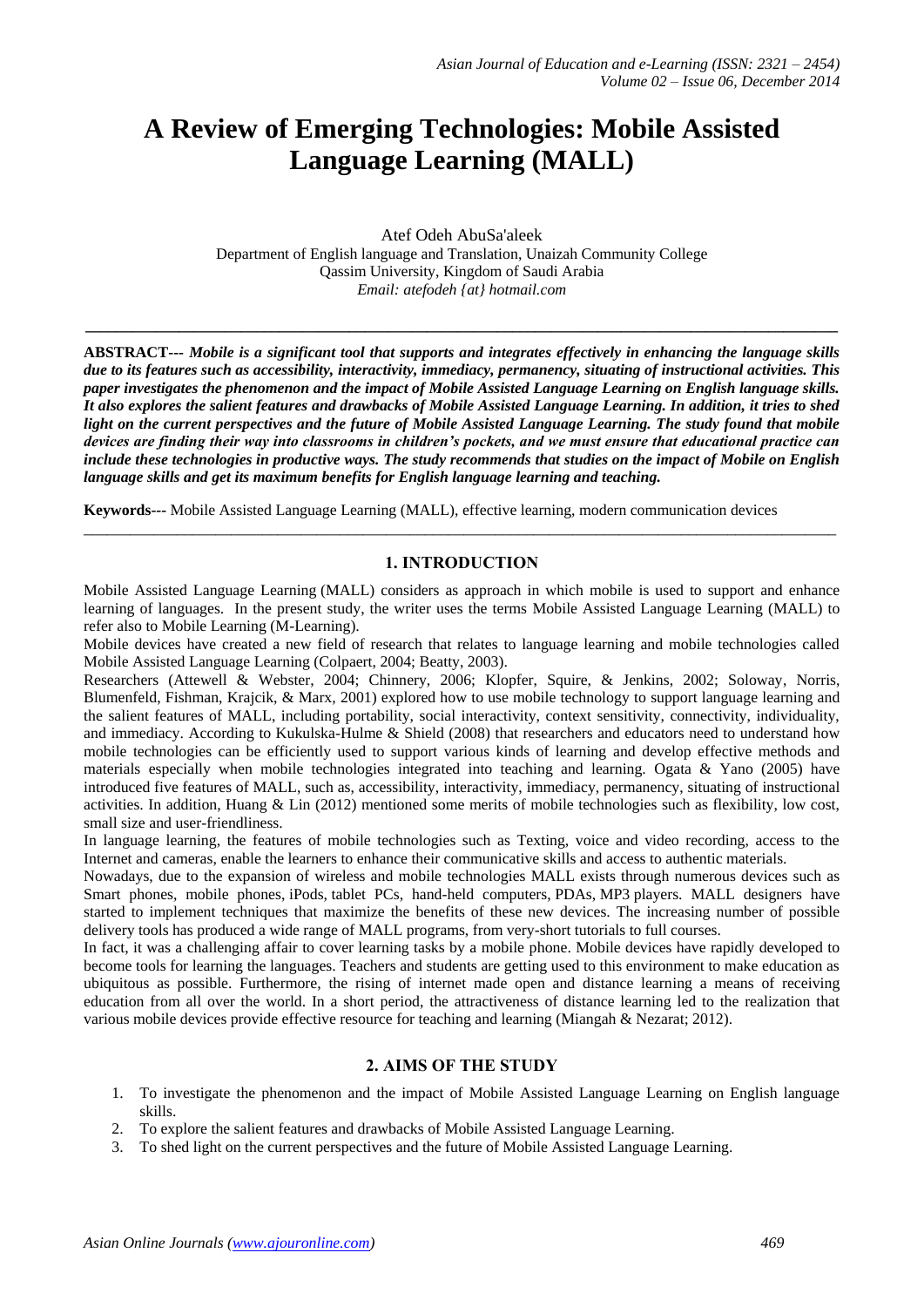### **3. THE CONCEPT OF MOBILE ASSISTED LANGUAGE LEARNING**

Mobile phones have became an important component in the world especially in the field of education, therefore there is need to think of using this technology in language learning activity. The rapid use of mobile technology has attracted the attention of researchers and paved the way of emerging the field of (MALL) and (M-Learning) to support the process of language learning. Ogata et al. (2010) state that "*computer assisted mobile learning uses lightweight devices such as personal digital assistant (PDA), cellular mobile phones, and so on*" (p.8).

According to Miangah & Nezarat (2012:309) ''*Mobile-Assisted Language Learning (MALL) deals with the use of mobile technology in language learning. In contrast to classroom learning, in MALL there is no need for the learners to sit in a classroom or at a computer to get learning materials. In fact, MALL can be considered an ideal solution to language learning barriers in terms of time and place''.* 

Pachler, Bachmair & Cook (2010, p. 6) defined MALL as "*the processes of coming to know and being able to operate successfully in, and across, new and ever changing contexts and learning spaces with an emphasis on understanding and knowing how to utilize our everyday life-worlds as learning spaces."*

Miangah & Nezarat (2012:309) have stated that '*the main characteristics of mobile learning (m-learning) are recognized as the potential for learning process to be personalized, spontaneous, informal and ubiquitous. Although learning through mobile phones may take longer time compared to computers, the learners feel a greater sense of freedom of time and place, so that they can take the advantage of spare time to learn a second language when and where they are'.*  Nowadays MALL supports the preservation and utilization of newly acquired language skills and serves as a main source of language education for learners. Learners are able to maintain their linguistic talents sharp while reducing the risk of degradation of valuable knowledge, skills and abilities through using mobile in short exercises and tasks.

According to Wood (2003) the term mobile learning (m-learning) refers to the use of mobile and handheld IT devices, such as PDAs, mobile phones, laptops and tablet PCs, in teaching and learning. Pachler and Cook (2010, p. 6) define Mlearning as "*the processes of coming to know and being able to operate successfully in, and across, new and ever changing contexts and learning spaces with an emphasis on understanding and knowing how to utilize our everyday lifeworlds as learning spaces.*"

As seen from the above definitions of MALL, the employment of mobile technologies differentiates mobile learning from other forms of learning. Therefore, if learning process happens via or with a mobile device away from traditional learning environment, then it is Mobile assisted language learning.

# **4. THE IMPACT OF MOBILE ASSISTED LANGUAGE LEARNING ON ENGLISH LANGUAGE SKILLS**

Mobile is a significant tool that supports and integrates effectively in enhancing the language skills. Sharples, Milrad, Arnedillo-Sánchez, & Vavoula, (2009:2) state that MALL assists in *'linking people in real world and virtual worlds, creating learning communities between people on the move, providing expertise on demand, and supporting a lifetime of learning'.*

Viberg & Grönlund (2012) found that most of MALL studies focus on vocabulary acquisition, listening and speaking skills, and language acquisition. They also found that studies on grammar learning, pronunciation, and writing skills are underrepresented. In addition, Viberg & Grönlund (2012) state that MALL researchers have devoted less attention to individuals' language learning strategies and learning styles. Mobile technology has become an important tool in the teaching and learning process. Many studies (Ally, 2009; Dias, 2002; Dickey, 2001; Green, Collier, & Evans, 2001;Twarog & Pereszlenyi- Pinter,1988; ) have shown an explosion of interest in using Mobile devices for English language teaching and learning .

Twarog and Pereszlenyi- Pinter (1988) used Mobiles to provide assistance and feedback to distant language learners. According to Green, Collier, & Evans (2001) in 1996, English teachers at Brigham Young University-Hawaii taught a distance-learning English course from Hawaii to Tonga via Mobile and computer. Dickey (2001) conducted a study to teach an English conversation course in South Korea by utilizing teleconferencing. MALL permits learners to access to the desired learning materials. Wi-Fi technology in mobile devices allows learners to access supplementary learning materials from the Internet Teachers can use mobile devices to communicate and send learning materials to their learners anytime (Ally, 2009). Dias (2002a, 2002b) set up a web-board accessible by mobile devices to afford links to English language learning websites. Learners were able to communicate with each other, their teachers and any guest lecturers asynchronously. Yedla (2013:92) states that '*The main aim of the technology is advancing and enhancing the classroom teaching especially to enhance group teaching to self-learning. The experience of independent learning may encourage the students to continue the learning process on their own in English language communication skills for their future purpose'.*

MALL applications can facilitate learners in interacting with others collaboratively anytime and anywhere. Hence, the development of MALL as a new approach for education has implications for the way students and tutors in educational institutions interact (Huang, Hwang, & Chang, 2010).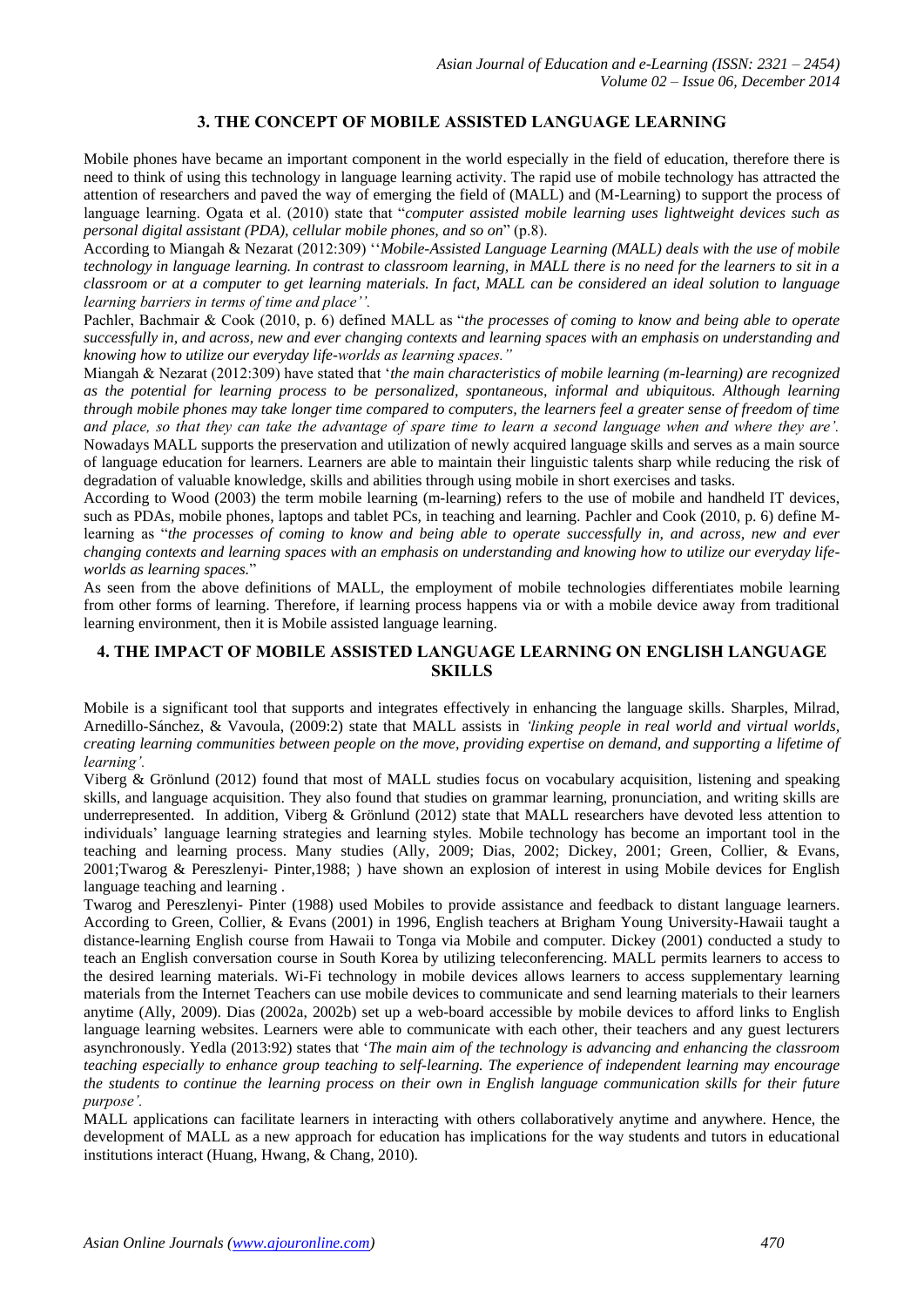Oberg & Daniels (2013) conducted a study on the effect a student-centred mobile learning instructional method has on language acquisition based on the use of Apple's iPod Touch personal mobile devices to deliver content compared with a group oriented instructional method of content delivery in terms of learner acquisition of course material. The findings indicate that there is significant difference between the groups, hence the experimental group scored consistently higher than the control group. Finding also indicates that learners have positive attitudes towards the self-study iPod Touchbased instructional method.

The m-learning games can also be used to teach second language skills such as vocabulary, pronunciation, grammar, listening and reading comprehension and spelling. There are other strategies for learning vocabulary via mobile phones. Learners can be provided with some tailored vocabulary practices based on activities performed in the classroom. They were asked to complete them on their mobile phones and send them back to their instructors. Learning vocabulary can also be accompanied by the pictorial annotation shown on learners' mobile devices for better understanding of new words. In a study conducted by Chen, et al., learners were provided with verbal as well as pictorial annotation for learning English vocabulary. Results of a post-test showed that the pictorial annotation assisted learners with lower verbal and higher visual ability to retain vocabulary (Chen & Hsu 2008).

The application of mobile-assisted vocabulary learning would be highly practical and convenient for language learners. Such practice will contribute to meaningful vocabulary learning when the learning process is integrated with social, cultural and life contexts (Chen & Li, 2010). Thornton &Houser (2005) conducted a study to compared the effect of different vocabulary learning modes, one using paper material and the other supported by mobile phones and the findings revealed that mobile phone group gained significantly more vocabulary than the paper group.

#### **5. SALIENT FEATURES OF MOBILE ASSISTED LANGUAGE LEARNING**

The developments of mobile technologies have paved the way of possibilities in the area of language learning.

Educators (Ally, 2004; Holliday, 1999; Roschelle, 2003; Sharples, 2002; Sharples, Taylor, & Vavoula, 2010) indicate that the mobile technology has many significant advantages for second language learning. Mobile devices can integrated in a great variety of learning situations, learners can be simultaneously engaged in activities that are both social and informatic in nature (Roschelle, 2003). According to Ally (2004) that there is increase in the number of wireless Internet services subscribers. Hence, many interactive learning activities Internet-based take place whether accessed via a mobile devices, tablet computer or other device, the educational opportunities provided are vast. A recent European study showed that 52% of daily learning episodes contained the use of at least one piece of electronic technology (Sharples, Taylor, & Vavoula, 2010). In practical terms, this allows the educator to ensure that some human–human interaction remains, fulfilling all of Sharples' three C's of education (Construction (building an understanding), Conversation (with teachers, other learners, selves), and Control (of the process, pursuing knowledge) (Sharples, 2002).

According to Huang and Sun (2010) that two main characteristics of mobile devices are portability and connectivity. As for connectivity, designing the mobile system must have capability of being connected and communicated with the learning website using the wireless network of the device to access learning material ubiquitously including short message service (SMS) and mobile e-mail. Portability enables learners to move mobile devices and bring learning materials.

Kukulska-Hulme. (2009) states that Mobile learning technology is more useful for doing activities outside the classroom. Such activities enable learning to be more directly connected with the real world experiments. Moreover, learning through mobile phones outside the classroom has the advantage of better exploiting the learner's free time; even the students on the move can improve their learning skills.

Jones, Issroff, Scanlon, Clough & McAndrew (2006) have mentioned the following six reasons why MALL is a source of motivation for the learners first is control (over goals), second is the ownership, third fun factor, fourth is communication, fifth is learning-in-context, sixth is continuity between contexts.

Miangah & Nezarat, (2012) state that among all modern communication devices, mobile phones are the most powerful communication medium even richer than email or chat as it can act as a learning device despite its technical limitations. With such a learning device the learner controls the learning process and progress in his/her own space based on his/her cognitive state. Students and tutors can download various kinds of materials through their mobile phones easily, hence Mobile phones have downloading feature. Teachers can download video through their mobile phones also and present them to students through a TV set available in the classrooms (Kafyulilo, 2012).

Common Wealth of learning (2008) and Cui and Wang, (2008) noticed that Mobile phones can be used for sharing information resources through Bluetooth, Wi-Fi. In addition to other applications, including emails, Google drive and social media can equally be used for sharing academic information resources. Teachers can share with students' their teaching materials, movies, audio files and other learning materials through their mobile phones. Most of the mobile phones have features, which can be used for recording and playing multimedia contents.

According to Cui and Wang (2008), universities in United Kingdom have made the use of mobile phones to store and retrieve information such as e-books, instructional materials, reviewing students' marks thus making teaching and learning practices more effective. Koole (2009) has mentioned some factors having key roles in the use of mobile devices in learning environments. Physical characteristics of a mobile phone such as its size and weight as well as input and output capabilities such as keypad vs. touchpad and screen size and audio functions are among the factors, which should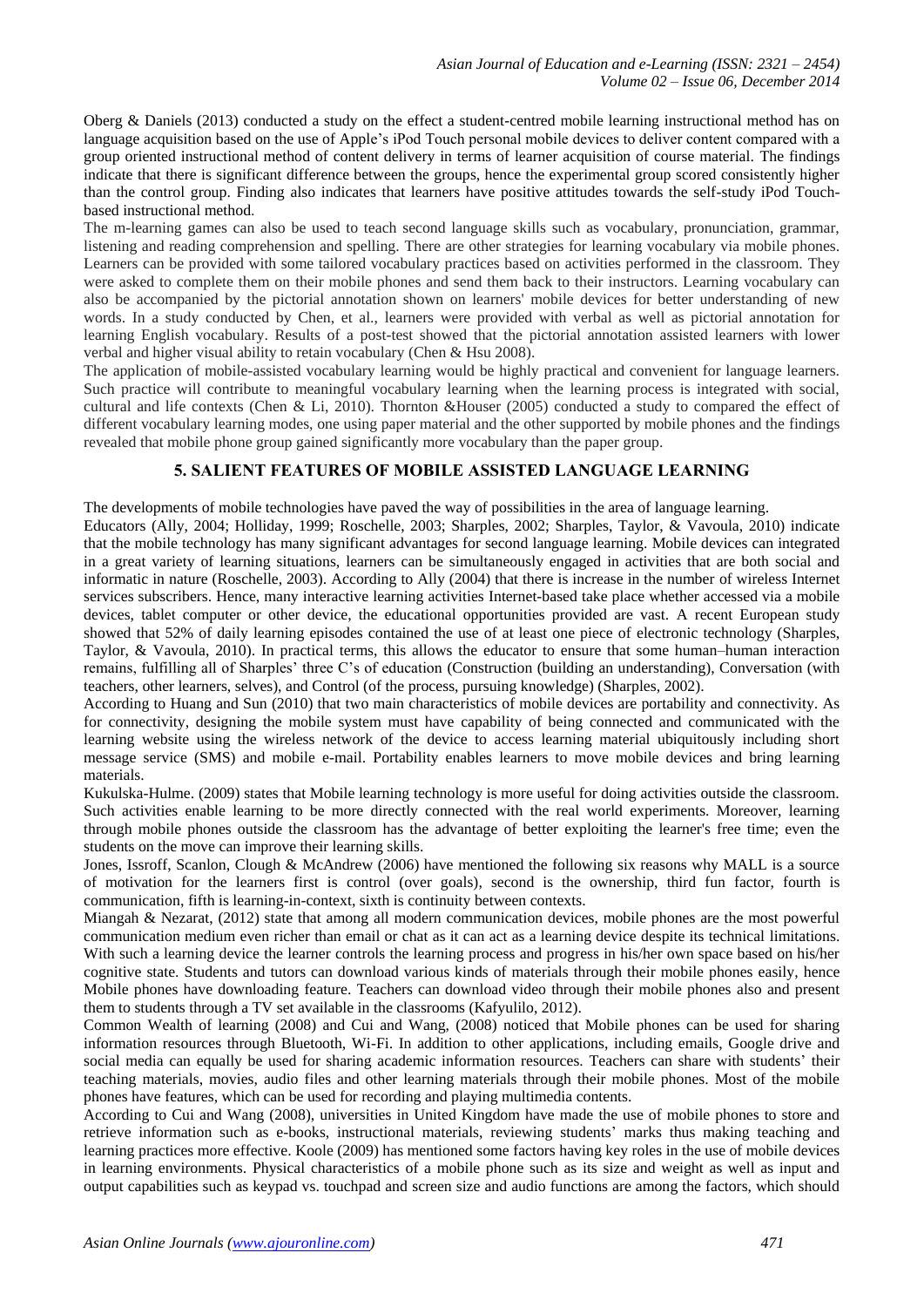be assessed in this respect. The learner skills and his/her prior knowledge and experience with mobile devices for learning, as well as the learner's attitude towards the learning through mobile phone play a crucial role in the output quality of such a mobile-based tasks.

Zhang, Song & Burston (2011) state that Mobile phone technology has the potential to increase learners' efficiency, especially in situation where self-regulated learners lack the ability to learn well in an autonomous manner.

### **6. DRAWBACKS OF MOBILE ASSISTED LANGUAGE LEARNING**

Few studies have focused on MALL, and most current research on mobile devices in English language teaching (ELT) focuses on pre-smart mobile phones (Dias, 2002; Kukulska-Hulme & Shield, 2008; Stockwell, 2007, 2008, 2010; Thornton & Houser, 2002, 2005).

The above mentioned studies mentioned a number of demerits in MALL such as small screen size and added cost (e.g. for extra text messages sent or for accessing the Internet) students' viewing studying with mobile devices outside of the classroom as an intrusion, that studying with mobile phones entails and text input difficulties. Chinnery (2006) mentioned some limitations of mobile phones that used as educational devices. Such as reduced screen size, limited audiovisual quality, virtual keyboarding, and one-finger data entry are some of these limitations.

#### **7. CURRENT PERSPECTIVES OF MOBILE ASSISTED LANGUAGE LEARNING**

Winters (2006) stated that the current perspectives on MALL generally fall into the following four broad categories:

- 1. *Technocentric.* This perspective dominates the literature. Here mobile learning is viewed as learning using a mobile device, such as a PDA, mobile phone, iPod, PlayStation Portable etc.
- 2. *Relationship to e-learning*. This perspective characterises mobile learning as an extension of e-learning. These definitions are often are all-inclusive and do not help in characterising the unique nature of mobile learning. What is needed is clarity: in agreement with Traxler (2005), the technocentric/e-learning based definitions only seek to place "mobile learning somewhere on e-learning's spectrum of portability".
- 3. *Augmenting formal education.* In the mobile learning literature, formal education is often characterised as faceto-face teaching, or more specifically, as a stereotypical lecture. However, it is not at all clear that this perspective is wholly correct. Forms of distance education (for example, distance correspondence) have existed for over 100 years (Peters, 1998), leading to the questions regarding the place of mobile learning in relation to all forms of "traditional" learning, not only the classroom.
- 4. *Learner-centred.* A strong linage of research into conceptualising mobile learning is traceable by reviewing the combined works of Sharples, Taylor, O'Malley and their colleagues. In their early research, the concept of mobile learning was strongly linked to the device (Sharples et al., 2002) and the potential for enabling lifelong learning (Sharples, 2000). However, it soon became clear that rather than the device, the focus should be on the mobility of the learner. This led to considering mobile learning from the learner's perspective, and to the definition that: "Any sort of learning that happens when the learner is not at a fixed, predetermined location, or learning that happens when the learner takes advantage of learning opportunities offered by mobile technologies" (O'Malley, Vavoula, Glew, Taylor, Sharples & Lefrere, 2005). Current work (Sharples, 2005; Taylor, Sharples, O'Malley, Vavoula & Waycott, 2006) is exploring the notion of learning in the mobile age, to develop a theory of mobile learning that builds on Engeström's conceptualization of Activity Theory and Laurillard's (2002) Conversational Framework. The focus of their work is on mobile learning as communication in context (Sharples, 2005).

# **8. THE FUTURE OF MOBILE ASSISTED LANGUAGE LEARNING**

Naismith, Sharples, Vavoula, & Lonsdale (2004) highlighted how the mobile technologies can have a great impact on learning. Learning will move more and more outside of the classroom and into the learner's environments, both real and virtual. Learning will involve making rich connections within these environments to both resources and to other people. In addition to consulting internet-based resources on the move, learners will be able to manage the administration of their learning through consultations with their personal diaries and institution-based virtual learning environments.

The challenge for the educators and technology developers of the future will be to find ways to ensure that this new learning is highly situated, personal, collaborative and long term; in other words, truly learner-centred learning.

Educators will need to adapt from a role as transmitters of knowledge to guiders of learning resources. Technology developers will need to respond to concerns of security and privacy while designing devices and services that learners want and will pay for.

Whether they are welcome right now or not, mobile devices are finding their way into classrooms in children's pockets, and we must ensure that educational practice can include these technologies in productive ways. In the future, the success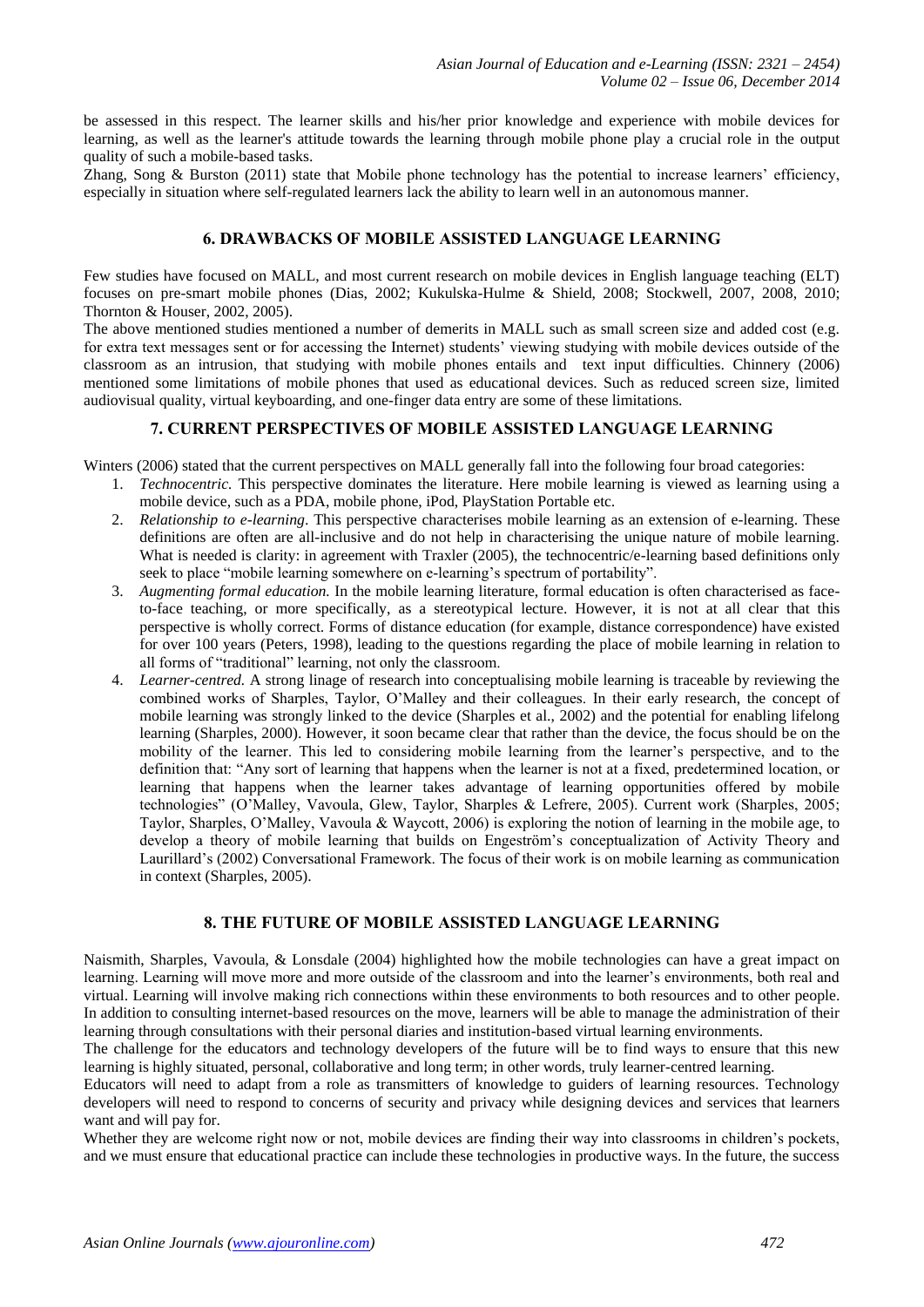of learning and teaching with mobile technologies will be measured by how seamlessly it weaves itself into our daily lives, with the greatest success paradoxically occurring at the point where we do not recognise it as learning at all.

# **9. CONCLUSION**

In fact, it was a challenging affair to cover learning tasks by a mobile phone. Mobile devices have rapidly developed to become tools for learning the languages. Mobile technology has played a significant role to support language learning due to its salient features of MALL, including portability, social interactivity, context sensitivity, connectivity, individuality, and immediacy. Due to the expansion of wireless and mobile technologies, MALL exists through numerous devices such as Smart phones, mobile phones, iPods, tablet PCs, hand-held computers, PDAs, and MP3 players. With the expansion of mobile technology, mobiles will play a more essential role in learning of English language. They are powerful tools and can bear almost the same functions as personal computers.

Many studies have shown an explosion of interest in using Mobile devices for English language teaching and learning, hence most of MALL studies focus on vocabulary acquisition, listening and speaking skills, and language acquisition. Researchers also found that studies on grammar learning, pronunciation, and writing skills are underrepresented. In spite of many studies have been conducted in M learning as a growing field of study in language learning, there are need to conduct more studies in the field of MALL.

We should admit that mobile devices are finding their way into classrooms in children's pockets, and we must ensure that educational practice can include these technologies in productive ways.

#### **10. REFERENCES**

- [1] Ally, M. (Ed.). (2009). *Mobile learning. Transforming the delivery of education and training*. Edmonton: AU Press.
- [2] Andrew Oberg & Paul Daniels (2013) Analysis of the effect a student-centred mobile learning instructional method has on language acquisition, *Computer Assisted Language Learning, 26*:2, 177-196.
- [3] Attewell, J., & Webster, T. (2004). Engaging and supporting mobile learners. In *Proceedings of MLEARNING 2004: Mobile learning anytime everywhere* (pp. 15-20). London, UK: Learning and Skills Development Agency.
- [4] Bachmair, B., Pachler, N., and Cook, J. (2009). *Mobile phone as cultural resources for learning: an analysis of educational structures, mobile expertise and emerging cultural practices.* In J. Bang, & Ch. Dalsgaard (Eds.), *Media in the knowledge society: Special Issue of journal Learning and Media*, (pp. 1-29). MedienPädagogik.
- [5] Beatty, K. (2003). *Teaching and researching computer-assisted language learning*. Essex, England: Pearson Education Limited.
- [6] Chen, C. M. & S.-H. Hsu. (2008). "Personalized Intelligent Mobile Learning System for Supporting Effective English Learning". *Educational Technology & Society*, *11* (3), pp. 153-180.
- [7] Chen, C.-M., & Li, Y.-L. (2010). Personalized context-aware ubiquitous learning system for supporting effective English vocabulary learning. Interactive Learning Environments, 18, 341–364. doi:10.1080/10494820802602329
- [8] Chinnery, G. (2006). Emerging Technologies Going to the MALL: Mobile Assisted Language Learning. *Language Learning & Technology, 10*(1), 9-16.
- [9] Colpaert, J. (2004). From courseware to coursewear? *Computer Assisted Language Learning, 17*, 261-266.
- [10]Commonwealth of Learning (2008).Using of mobile technology for learner support in open schooling. Retrieved on 6- February -2014 from www.paddle.usp.ac.fj/collect/ paddle /index/assoc/col008.dir/doc.pdf.
- [11]Cuing, G., and Wang, S. (2008).Adoption cell phones in EFL Teaching and Learning. *Journal of educational technology development and exchange, 1* (1), 69-80
- [12]Dias, J. (2002, a) Cell phones in the classroom: Boon or bane? [Part 1]. *C@lling Japan: The Newsletter of the JALT-CALL Special Interest Group, 10*(2), 16-22.
- *[13]*Dias, J. (2002b) Cell phones in the classroom: Boon or bane? [Part 2]. *C@lling Japan: The Newsletter of the JALT-CALL Special Interest Group, 10*(3), 8-13.
- [14]Dickey, R.J. (2001). Make it a conference call: An English conversation course by telephone in South Korea. In L.E. Henrichsen (Ed.), *Distance-learning programs* (pp. 51-60). Alexandria, VA: Teachers of English to Speakers of Other Languages, Inc.
- [15]Green, B.A., Collier, K.J., & Evans, N. (2001). Teaching tomorrow's class today: English by telephone and computer from Hawaii to Tonga. In L.E. Henrichsen (Ed.), *Distance-learning programs* (pp. 71-82). Alexandria, VA: Teachers of English to Speakers of Other Languages, Inc.
- [16]Huang, C. and P. Sun. (2010). Using mobile technologies to support mobile multimedia English listening exercises in daily life. *The International Conference on Computer and Network Technologies in Education.*
- [17]Huang, Y.-M., Huang, Y.-M., Huang, S.-H., Lin, Y.-T. (2012) A ubiquitous English vocabulary learning system: Evidence of active/passive attitudes vs. usefulness/ease-of-use. Computers and Education, 58, 273-282.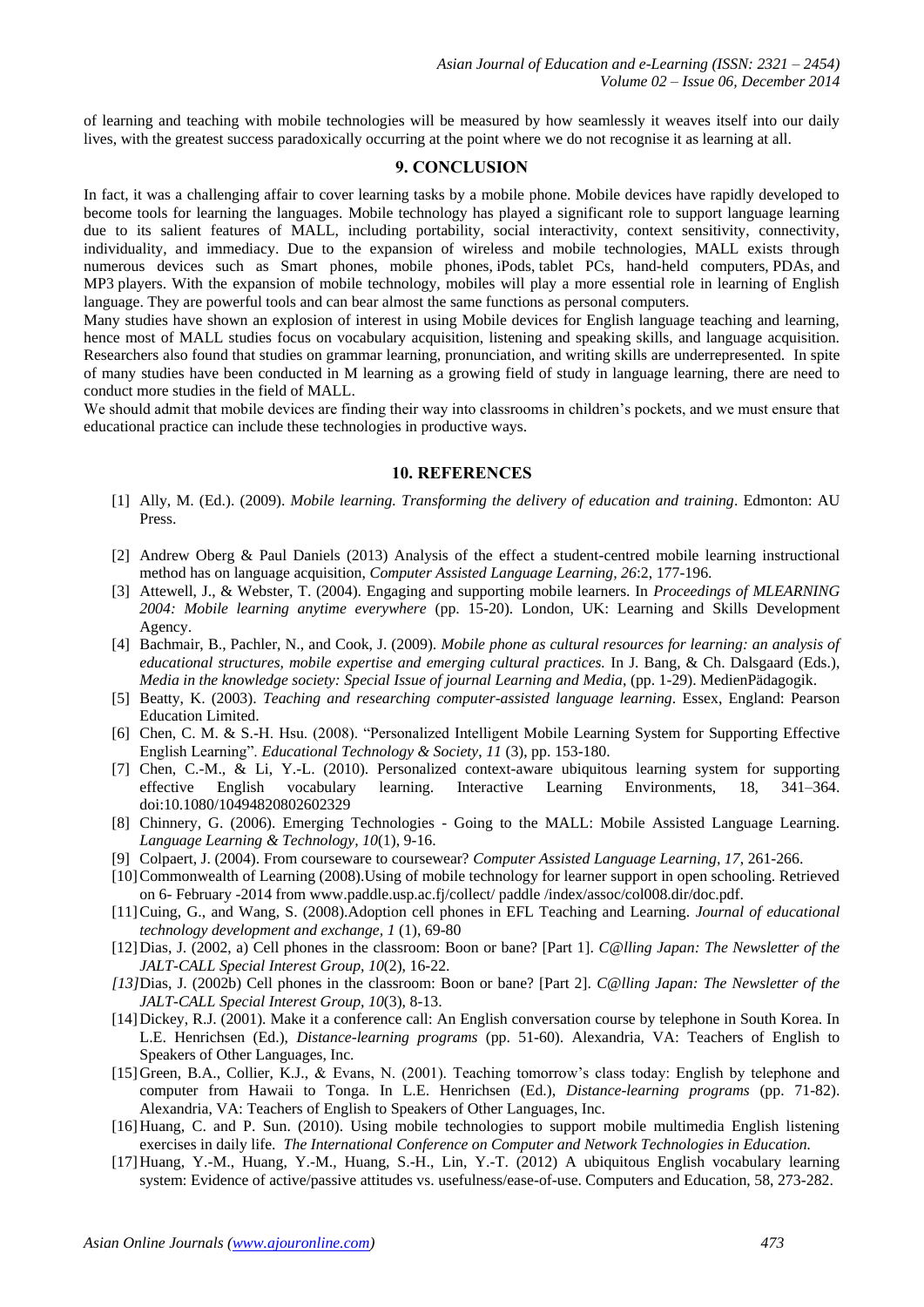- [18]Huang, Y.-M., Hwang, W.-Y., & Chang, K.-E. (2010). Guest Editorial Innovations in Designing Mobile Learning Applications. *Educational Technology & Society*, 13 (3), 1–2
- [19]Jones, A., Issroff., K, Scanlon, E, Clough, G and McAndrew, P (2006) Using mobile devices for learning in Informal Settings: Is it Motivating? Paper to be presented at IADIS International conference Mobile Learning. July 14-16, Dublin.
- [20]Kafyulilo, A. (2012). Access, use and perceptions of teachers and students towards mobile phones as a tool for teaching and learning in Tanzania. *Education and Information Technologies.* 1-13
- [21]Klopfer, E., Squire, K., & Jenkins, H. (2002). Environment detectives: PDAs as a window into a virtual simulated world. *Proceedings of IEEE International Workshop on Wireless and Mobile Technologies in Education.* Vaxjo, Sweden: IEEE Computer Society, 95-98.
- [22]Koole. M. (2009). "A model for framing mobile learning" . In M. Ally (Ed.), Mobile learning: Transforming the delivery of education & training, pp. 25–47. Athabasca: AU Press.
- [23]Kukulska-Hulme, A., Shield, L. (2008). An overview of mobile assisted language learning: From content delivery to supported collaboration and interaction. ReCALL, 20(3), 271-289.
- [24]Kukulska-Hulme. A. (2009). "Will mobile learning change language learning?" *ReCALL 21*(2), pp. 157-165.
- [25]Laurillard, D. (2002) Rethinking University Teaching: a conversational framework for the effective use of learning technologies. Routledge-Falmer, London.
- [26]Miangah, T. M., & Nezarat, A. (2012). Mobile-assisted language learning. *International Journal of distributed and Parallel System*, *3*, 309-319.
- [27]Miangah, T.M., & Nezarat, A. (2012). Mobile-Assisted Language Learning. *International Journal of Distributed and Parallel Systems 3,*309-319
- [28]Naismith, L., Sharples, M., Vavoula, G., & Lonsdale, P. (2004). Literature review in mobile technologies and learning. University of Birmingham
- [29]O'Malley, C., Vavoula, G., Glew, J., Taylor, J., Sharples, M. & Lefrere, P. (2005) Guidelines for learning/teaching/tutoring in a mobile environment. Mobilearn project deliverable. Retrieved February, 9,2014
- [30] Oberg, A., & Daniels, P. (2013). Analysis of the effect a student-centred mobile learning instructional method has on language acquisition. *Computer Assisted Language Learning*, *26*(2), 177-196.
- [31]Ogata, H., Yin., C., El-Bishouty, M. M. and Yano, Y. (2010). Computer supported ubiquitous learning environment for vocabulary learning. International Journal of Learning Technology, 5 (1), 5-24.
- [32]Pachler, N., Bachmair, B., & Cook, J. (2010). Mobile Learning: Structures, Agency, Practices. London: Springer
- [33]Sharples, M. (2005) Learning as conversation: Transforming education in the mobile age, Proceedings of Seeing, Understanding, Learning in the Mobile Age, pp. 147–152.
- [34]Sharples, M., Arnedillo-Sánchez, I., Milrad, M., & Vavoula, G. (2009). Mobile Learning: Small devices, Big Issues. In N. Balacheff, S. Ludvigsen, T. de Jong, A. Lazonder, & S. Barnes (Eds.), *Technology Enhanced Learning: Principles and Products* (pp. 233-249). Heidelberg: Springer.
- [35]Sharples, M., Corlett, D. & Westmancott, O. (2002) The design and implementation of a mobile learning resource, *Personal and Ubiquitous Computing, 6*, 220–234.
- [36]Soloway, E., Norris, C., Blumenfeld, P., Fishman, B., Krajcik, J., & Marx, R. (2001). Log on education: Handheld devices are ready-at-hand. *Communications of the ACM, 44*(6), 15-20.
- [37]Stockwell, G. (2007). Vocabulary on the move: Investigating an intelligent mobile phone based vocabulary tutor. *Computer Assisted Language Learning, 20,* 365–383.
- [38]Stockwell, G. (2008). Investigating learner preparedness for and usage patterns of mobile learning. *ReCALL, 20*, 253–170.
- [39] Stockwell, G. (2010). Using mobile phones for vocabulary activities: Examining the effect of the platform. *Language Learning & Technology, 14,* 95–110.
- [40]Taylor, J., Sharples, M., O'Malley, C., Vavoula, G. & Waycott, J. (2006) Towards a task model for mobile learning: a dialectical approach. International Journal of Language Technology, *2* (2), 138-158.
- [41]Thornton, P., & Houser, C. (2002). M-learning: Learning in transit. In P. Lewis (Ed.), *The changing face of CALL*: *A Japanese perspective* (pp. 229–243). the Netherlands: Swets & Zeitlinger.
- [42]Thornton, P., & Houser, C. (2005). Using mobile phones in English education in Japan. *Journal of Computer Assisted Learning, 21*, 217–228.
- [43]Thornton, P., & Houser, C. (2005). Using mobile phones in English education in Japan. *Journal of Computerassisted Learning*, 21(3), 217–228.
- [44]Twarog, L., & Pereszlenyi-Pinter, M. (1988). Telephone-assisted language study and Ohio University: A report. *The Modern Language Journal, 72*, 426-434.
- [45]Viberg, O., & Grönlund, A. (2012). Mobile assisted language learning: A literature review. In M.Specht, M.Sharples & J.Multisilta (Eds), *Proceedings of the 11th International Conference on Mobile and Contextual Learning*, mLearn 2012, Helsinki, Finland, October 16 -18, 2012, pp.9-16.